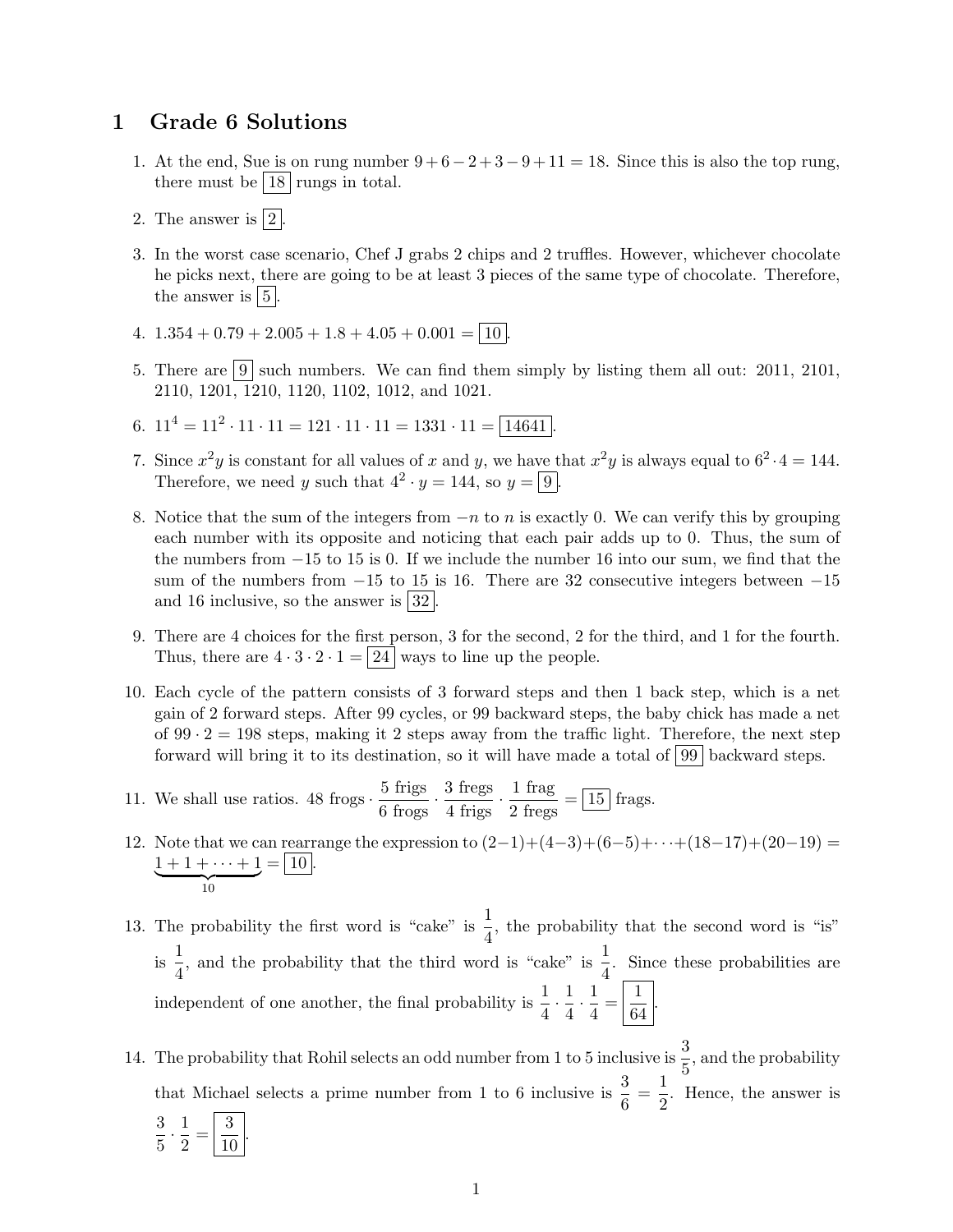- 15.  $g(1) = 2, f(g(1)) = f(2) = 3, g(f(g(1)) = g(3) = 6, f(g(f(g(1)))) = 7, g(f(g(f(g(1)))) = 14,$ so  $f(g(f(g(f(g(1)))) = | 15 |.$
- 16. A triangle with side lengths of 6, 8, and 10 is a right triangle with legs of lengths 6 and 8 and a hypotenuse of length 10 because the triangle satisfies the Pythagorean Theorem  $(6^2 + 8^2 = 10^2)$  The area is therefore half the product of the legs:  $\frac{1}{2} \times 6 \times 8 = 24$ .
- 17. It can be easily verified that the statement holds true when  $n = 3, 4$ , or 5. For  $n > 5$ , it can easily be seen that the longest diagonal is longer than the shortest. Thus, our answers are  $3, 4, \text{ and } 5$
- 18. There are no such palindromes. Suppose, for the sake of contradiction there exists a palindrome with 8 digits and whose digits sum to 15 be *abcddcba*. Then we have that  $2(a + b + b)$  $c + d$ ) = 15, which is impossible since 15 is even, so our answer is  $|0|$ .
- 19. The sums of the angles of  $\triangle ADE$  and  $\triangle ABC$  sum to 180, so  $\angle B + \angle C = 180^\circ \angle A =$  $\angle D + \angle E = 120^{\circ}$ , so  $\angle C = 120^{\circ} - 100^{\circ} = |20^{\circ}|$ .
- 20. We know that all squares of real numbers are nonnegative. Thus, if two squares add to 0, both of them must be zero. We must therefore have  $2x+3y=5$  and  $x-2y=-7$ . Tripling the second equation and adding it to twice the first equation gives us  $7x = -11 \implies x = \frac{11}{5}$  $\frac{1}{7}$
- 21. Let  $CD$  be the diameter of the semicircle, and let  $M$  be the midpoint of  $CD$ . The area of the semicircle is  $\frac{2^2 \pi}{2}$  $\frac{2\pi}{2} = 2\pi$ , and the area of the triangle is  $\frac{4MB}{2} = 2MB$ . Since the area of the total figure is  $2\pi + 2MB = 16$ , we have that  $MB = 8$ . Thus,  $AB = AM + MB = 2 + 8 = |10|$
- 22. We have  $7a9 + 2b4 = cd13$ . Since there is a carry in the ones digit, we must have either  $a+b+1=1$  or  $a+b+1=11$ . In the former case,  $7a9+2b4 < 1000$ , which is impossible since cd13 is a four-digit number. Thus,  $a + b = 11$ , whence c and d must be 1 and 0, respectivelly, so our answer is  $10 + 1 + 0 = |11|$ .
- 23. There are 7! ways to arrange 7 distinct letters. However there are three A's in the word. If we treat these as distinct letters we have the above number. However because we cannot distinguish between the A's, we need to divide by the number of times we counted the A's as if they were distinct, which is the same as the number of ways we can arrange the  $A$ 's, which is 3!. There are therefore  $\frac{7!}{3!} = \boxed{840}$  arrangements of letters in the word ANAGRAM.
- 24. Note that  $49^{27x} = (7^2)^{27x} = 7^{54x}$ . As a result,  $\frac{49^{27x}}{7^{9x}} = 7^{45x}$ . Since this is equal to  $49 = 7^2$ , we have that  $x = \frac{2}{15}$  $rac{2}{45}$ .
- 25. If  $2x + 5y = 100$ , since  $2x$  and 100 are both even, 5y must be even too, so y must be even. Since  $x \geq 6$ ,  $5y \leq 100 - 2x \leq 88$ , so  $y \leq 17$ . From here, we can list all the solutions:  $(x, y) = (35, 6), (30, 8), (25, 10), (20, 12), (15, 14), (10, 16)$ . There are  $\boxed{6}$  solutions in this list.
- 26. Rewrite the equation using the difference of squares:  $(a+b)(a-b) = 36$ . Notice that this has an integer solution to it if  $(a+b)+(a-b)=2a$  is even. Thus, the ordered pair  $(a+b, a-b)$  has five solutions:  $(6, 6)$ ,  $(-6, -6)$ ,  $(2, 18)$ ,  $(18, 2)$ ,  $(-2, -18)$ ,  $(-18, -2)$ , each of which corresponds to exactly one ordered pair  $(a, b)$ . Thus, there are  $\lceil 6 \rceil$  solutions.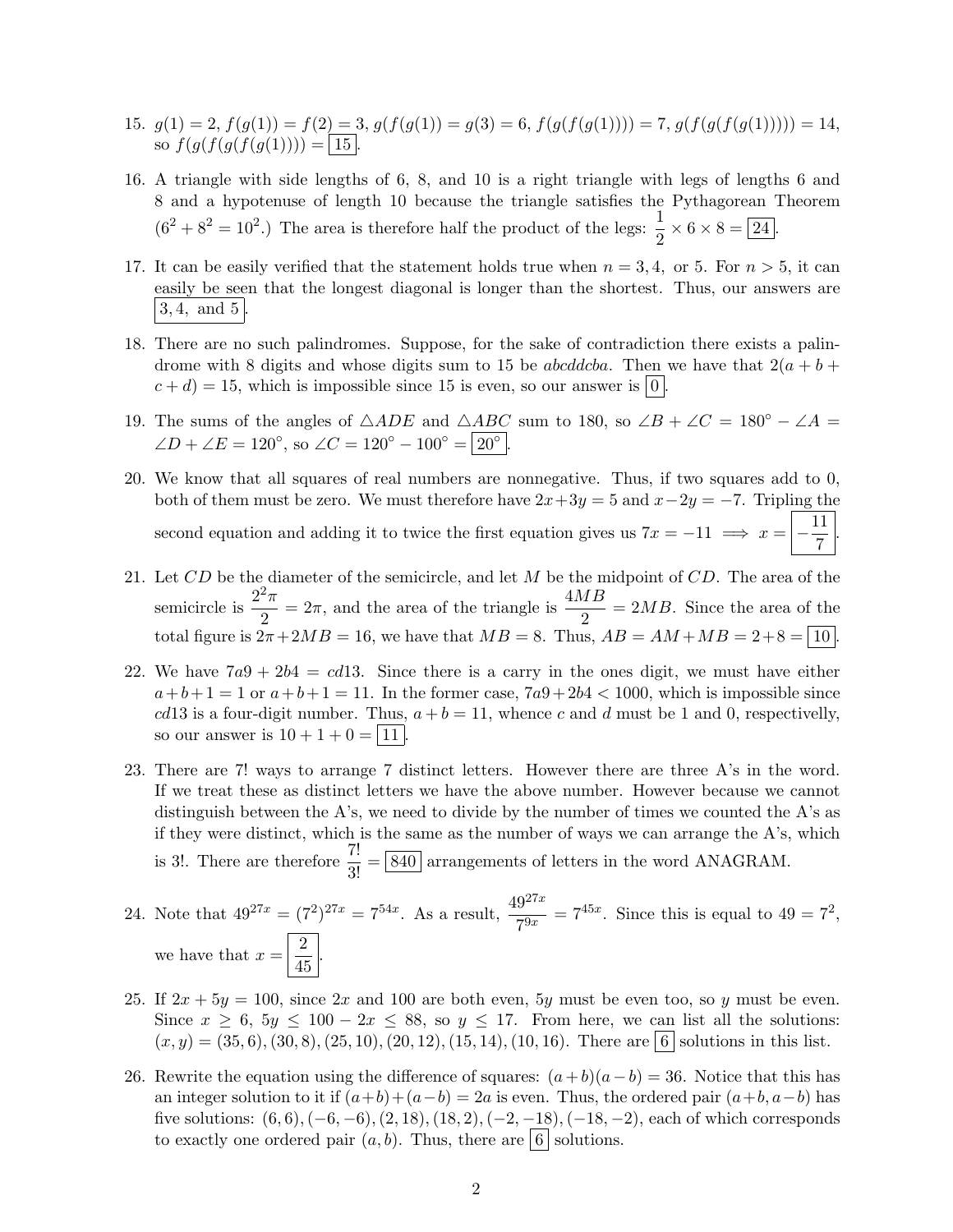- 27. By inspection,  $x = -1$  satisfies the equation. Factoring, we find that  $x^3 + x^2 + x + 1 =$  $(x+1)(x^2+1)$ .  $x^2+1$  has no real roots, so the only real x that satisfies the equation is  $x = \boxed{-1}$ .
- 28. After a cycle of one day and one night, the snail has a net movement of 2 meters up the tube. After the ninth day, the snail is  $8 \cdot 2 + 3 = 19$  meters from the bottom of the tube. During the ninth night, the snail sinks 1 meter down, and reaches the top of the 20 meter tube on the tenth day. Therefore, the answer is  $|10|$ .
- 29. It is easy to see that the number n appears between positions  $(1 + 2 + \cdots + (n 1)) + 1$  and  $(1+2+\cdots+n)$  inclusive, that is,  $\frac{n(n-1)}{2}+1$  and  $\frac{n(n+1)}{2}$  inclusive. Since 200 lies between  $190 = \frac{20 \cdot 19}{8}$  $\frac{19}{2} + 1$  and  $210 = \frac{20 \cdot 21}{2}$  inclusive, our answer is  $\boxed{20}$ .
- 30. If  $n^2$  is a cube, n must also be a cube; if  $n^3$  is a square, then n must also be a square. Thus,  $n$  must be both a square and a cube, so it must be a sixth power. The smallest sixth power larger than 1 is  $2^6 = \boxed{64}$ .
- 31. In the binomial expansion of  $\left(x + \frac{1}{x}\right)$  $\boldsymbol{x}$  $\Big)^{2011}$ , all the terms are of the form  $cx^m\left(\frac{1}{x}\right)$  $\boldsymbol{x}$  $\Big)^n$ , with  $m + n = 2011$ . In order to attain the term  $x^2$ , we must have  $m - n = 2$ . Solving these equations gives  $(m, n) = \left(\frac{2013}{2}, \frac{2009}{2}\right)$  $\frac{1}{2}$ ). But since m and n must be integers, the  $x^2$  term must have coefficient  $\boxed{0}$ .
- 32. The number  $9^n$  ends with 1 if n is even, and ends with 9 if n is odd. Since  $8^{7^{6^{5^{4^{3^{2}}}}}}$ is even, the last digit of  $9^{8^{7^{6^5}}}$  $4^{3^{2^{1}}}$ is  $\boxed{1}$
- 33. The expression on the left hand side will be equal to 1 only when the exponent is equal to 0 or if  $x + 1$  is equal to -1 or 1. The exponent will be equal to 0 when  $x = -1$  or  $-2$ , and the base is equal to 1 when  $x = -2$  or when  $x = 0$ . We verify that  $x = 0$  and  $x = -2$  satisfy the equation, while  $x = -1$  yields an expression of the form  $0^0$ , which is undefined, so the only x satisfying the equation are 0 and -2, so our answer is  $|2|$ .
- 34. After drawing the figure, we find that half the chord (which has a length of 6), the radius of the circle, and the line from O to AB form a right triangle with legs 3 and 6. Applying or the circle, and the line from O to AB form a right triangle with legs 3 and 6. Applying the Pythagorean Theorem, we find that the hypotenuse is  $3\sqrt{5}$ , which is also the radius. The area is therefore  $\pi \cdot \text{radius}^2 = \pi \left(3\right)$ √  $\overline{5}$ )<sup>2</sup> =  $\overline{45\pi}$ .
- 35. Subtract the second equation from the first to get  $3x^2 8x = 35 \implies 3x^2 8x 35 = 0$ . This factors as  $(3x+7)(x-5) = 0 \implies x = 5$  or  $x = -\frac{7}{8}$  $\frac{1}{3}$ . However, only one of these is a solution to the first equation, namely  $x = \vert 5 \vert$ .
- 36. WLOG let the radius of the circle be 1. Then the total area of the circle is  $\pi$ . The length of the median of the equilateral triangle is  $\frac{3}{2}$ , so the side length is 3  $\frac{\overline{2}}{\sqrt{3}}$ 2 = √ 3. Thus the area of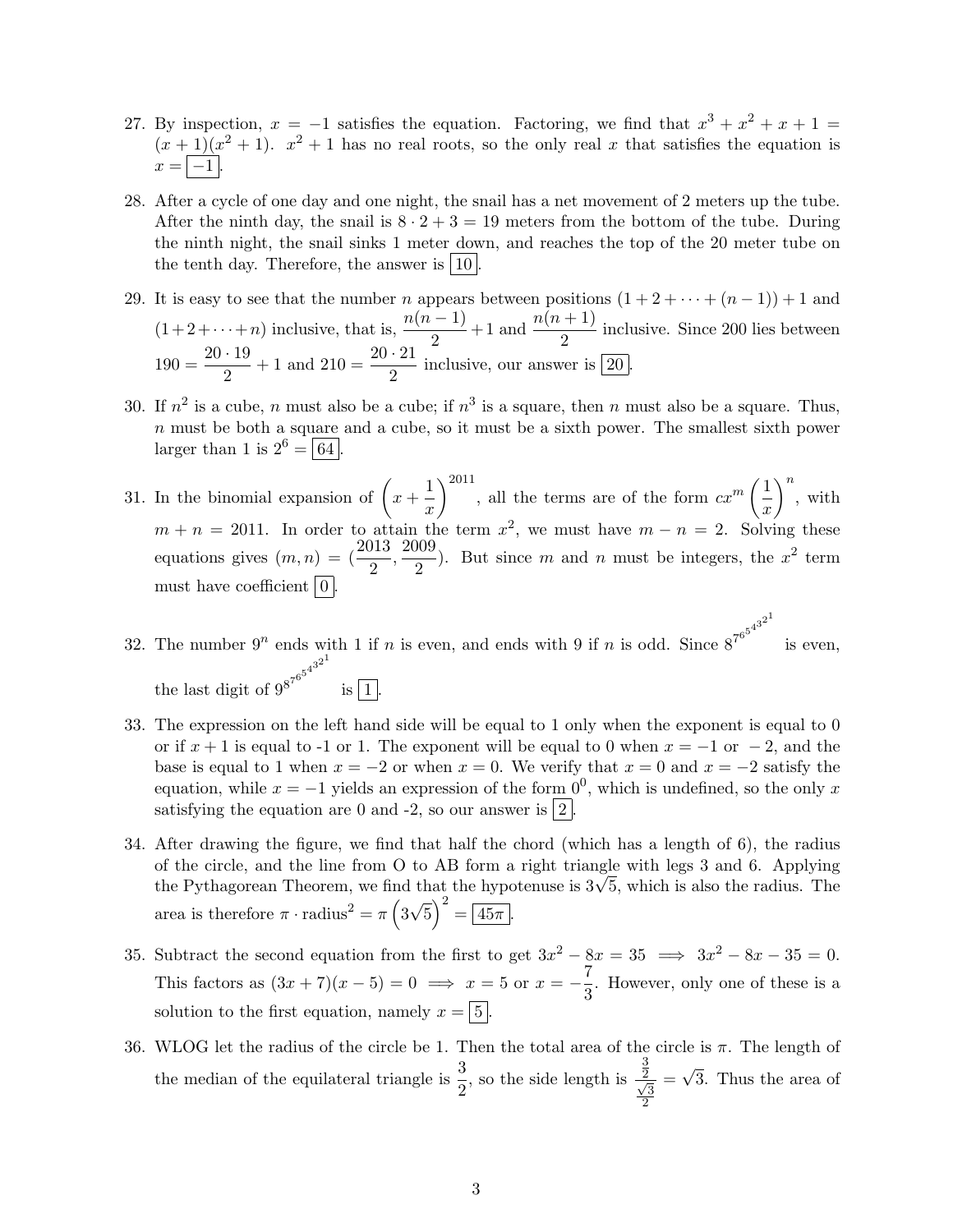the triangle is  $\frac{1}{2} \cdot \frac{3}{2}$  $\frac{5}{2}$ . √  $\frac{3}{3} = \frac{3}{3}$ √ 3  $\frac{\sqrt{3}}{4}$ , and the probability that a point picked is inside the triangle  $\frac{3}{15}$ √ 3  $\frac{3\sqrt{3}}{4\pi}$ . The probability that the point is NOT inside the triangle is thus  $\left|1-\frac{3\sqrt{3}}{4\pi}\right|$ . √ 3  $4\pi$ .

- 37. Trial and error gives that  $|7|$  is the smallest positive integer that cannot be represented as the sum of three not necessarily distinct perfect squares.
- 38.  $((3!)!) = (6!) = 720!$ ; the number of zeroes at the end of 720 is  $\frac{720}{5}$  $\left(\frac{20}{5}\right) + \left(\frac{720}{25}\right)$  $\left[\frac{720}{25}\right] + \left[\frac{720}{125}\right]$  $\frac{126}{125}$  +  $\frac{720}{205}$  $\frac{128}{625}$ ] = 144 + 28 + 5 + 1 =  $\boxed{178}$ .
- 39.  $1^2 2^2 + 3^2 4^2 + \cdots 50^2 + 51^2 = 1 + (3+2)(3-2) + (5+4)(5-4) + \cdots + (51+50)(51-50)$ . (Note:  $a^2 - b^2 = (a + b)(a - b)$ .) This is equal to  $1 + 5 + 9 + \cdots + 101 = 13 \cdot 102 = \boxed{1326}$ .
- 40. Let y be the length of the side parallel to the river, and let x be the lengths of the other two sides. We must have  $2x + y = 200$ . We seek to maximize the area, xy, that is enclosed by the fence and the river. Rearranging, we get  $y = 200 - 2x$ , so the area is  $xy = x \cdot (200 - 2x) =$  $200x - 2x^2$ , which is a quadratic in x. The vertex, or maximum (because the coefficient of  $x^2$ is negative), occurs at  $x = \frac{-200}{(2 \cdot (-2))} = 50$ . When  $x = 50$ ,  $y = 200 - 2 \cdot 50 = 100$ . The area is then  $xy = 50 \cdot 100 = | 5000$
- 41. Let  $x = BD$  and  $y = DC$ . Clearly,  $x+y = 5$ . Also, by the angle bisector theorem,  $\frac{x}{y} = \frac{4}{6}$  $\frac{4}{6} = \frac{2}{3}$  $\frac{1}{3}$ so  $3x = 2y = 2(5 - x)$ , so  $5x = 10$ , so  $x = BD = 2$ .
- 42. Call the roots of  $x^2 + 4x 2 = 0$  a and b. From Vieta's formulas, we know that  $ab = -2$  and  $a + b = -4$ . Write the desired quadratic as  $x^2 - qx + r$ , for some q and r. Again by Vieta's forumlas, we have that  $r = (ab)^2$  and  $q = a^2+b^2$ . r is simply  $(-2)^2 = 4$ . To find q, we note that  $(a+b)^2 = a^2+2ab+b^2$ . Rearranging, we have that  $a^2+b^2 = (a+b)^2-2ab = (-4)^2-2(-2) = 20$ . The quadratic equation we seek is therefore  $\left| x^2 - 20x + 4 = 0 \right|$ .
- 43. Note that the line segments  $A_1B_1, B_1C_1, C_1A_1$  divides triangle ABC into four identical smaller triangles, and similarly  $A_2B_2, B_2C_2, C_2A_2$  divides triangle  $A_1B_1C_1$  into four even smaller identical triangles. Therefore, the area of triangle ABC is four times that of triangle  $A_1B_1C_1$ , which in turn has area four times that of  $A_2B_2C_2$ . Hence, the ratio of the area of triangle  $A_2B_2C_2$  to the area of triangle ABC is  $\frac{1}{16}$  $\frac{1}{16}$ .
- 44. Since Archimedes' position in the line is fixed, it is enough to find the number of ways to arrange Bernoulli, Cauchy, Descartes, and Euler in a line. Because Descartes and Euler must stand next to each other, we temporarily view them as a single unit. The number of ways to arrange Bernoulli, Cauchy, and the "Descartes-Euler unit" is  $3 \times 2 \times 1 = 6$ , and the number of ways to arrange Descartes and Euler in the "unit" is 2, so our answer is  $6 \times 2 = |12|$
- 45. The ratio of the areas of two similar polygons is the square of the ratio of similitude between the two polygons, so we need to find  $\left(\frac{B_1B_2}{4\mu}\right)$  $A_1A_2$  $\setminus^2$ . If we let M be the midpoint of  $B_1B_2$ , we